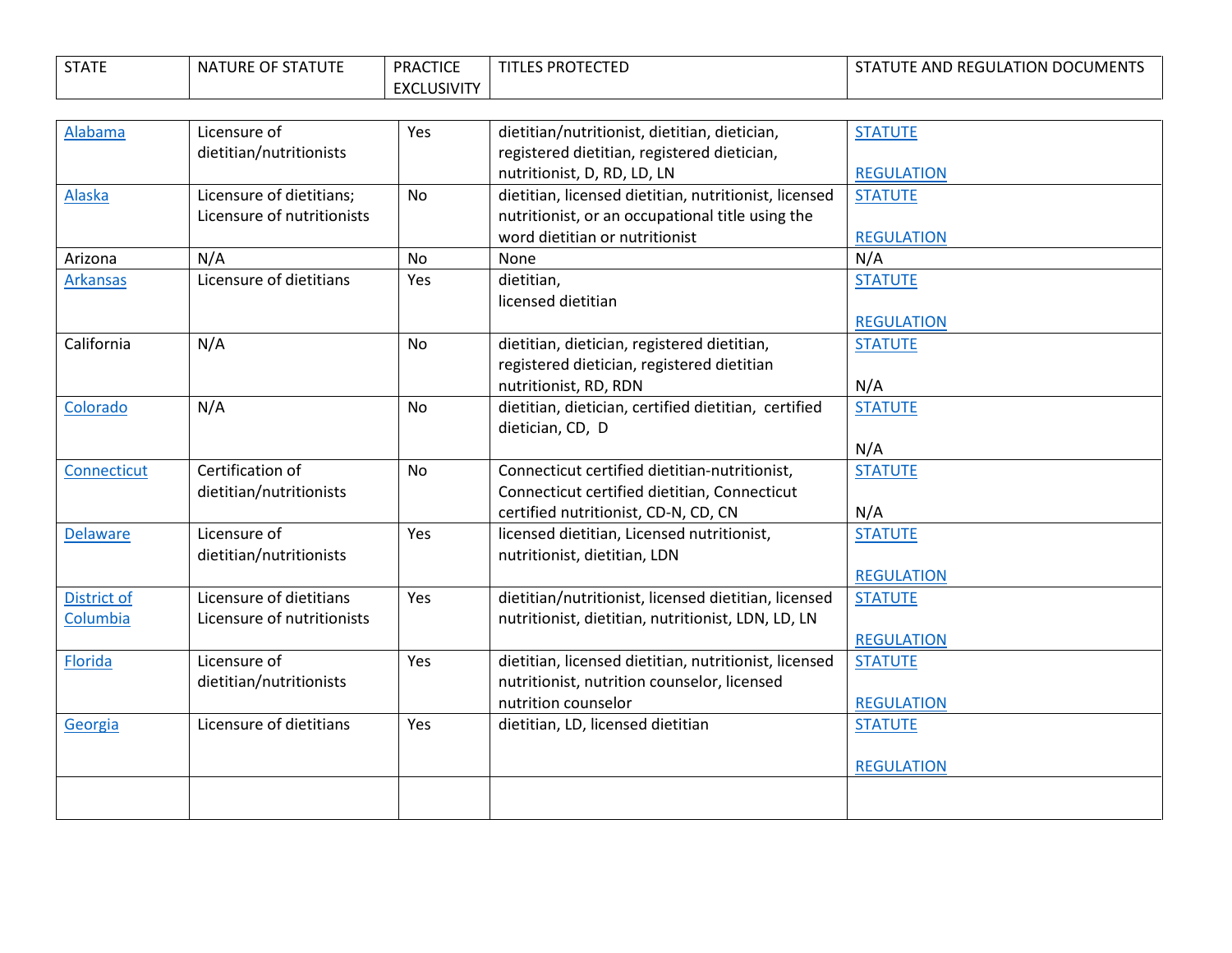| <b>STATE</b> | NATURE OF STATUTE | <b>PRACTICE</b>    | <b>LES PROTECTED</b> | <b>ITUTE AND REGULATION DOCUMENTS</b><br>. מ |
|--------------|-------------------|--------------------|----------------------|----------------------------------------------|
|              |                   | <b>EXCLUSIVITY</b> |                      |                                              |

| <b>Hawaii</b>   | Licensure of dietitians     | <b>No</b> | licensed dietitian, LD                                 | <b>STATUTE</b>    |
|-----------------|-----------------------------|-----------|--------------------------------------------------------|-------------------|
|                 |                             |           |                                                        |                   |
|                 |                             |           |                                                        | <b>REGULATION</b> |
| Idaho           | Licensure of dietitians     | <b>No</b> | dietitian, licensed dietitian (LD), registered         | <b>STATUTE</b>    |
|                 |                             |           | dietitian (RD), registered dietitian nutritionist      |                   |
|                 |                             |           | (RDN), or any other combination of terms that          | <b>REGULATION</b> |
|                 |                             |           | include the title dietitian                            |                   |
| <b>Illinois</b> | Licensure of dietitian      | Yes       | licensed dietitian nutritionist                        | <b>STATUTE</b>    |
|                 | nutritionists               |           |                                                        |                   |
|                 |                             |           |                                                        | <b>REGULATION</b> |
| <b>Indiana</b>  | Certification of dietitians | <b>No</b> | certified dietitian, CD                                | <b>STATUTE</b>    |
|                 |                             |           |                                                        |                   |
|                 |                             |           |                                                        | <b>REGULATION</b> |
| lowa            | Licensure of dietitians     | Yes       | licensed dietitian, dietitian                          | <b>STATUTE</b>    |
|                 |                             |           |                                                        |                   |
|                 |                             |           |                                                        | <b>REGULATION</b> |
| <b>Kansas</b>   | Licensure of dietitians     | Yes       | dietitian, licensed dietitian, LD                      | <b>STATUTE</b>    |
|                 |                             |           |                                                        |                   |
|                 |                             |           |                                                        | <b>REGULATION</b> |
| Kentucky        | Licensure of dietitians;    | Yes       | dietitian, nutritionist, licensed dietitian, certified | <b>STATUTE</b>    |
|                 | Licensure of nutritionists  |           | nutritionist, LD, CN                                   |                   |
|                 |                             |           |                                                        | <b>REGULATION</b> |
| Louisiana       | Licensure of                | Yes       | dietitian, dietician, nutritionist                     | <b>STATUTE</b>    |
|                 | dietitian/nutritionists     |           |                                                        |                   |
|                 |                             |           |                                                        | <b>REGULATION</b> |
| <b>Maine</b>    | Licensure of dietitians     | Yes       | dietitian                                              | <b>STATUTE</b>    |
|                 |                             |           |                                                        |                   |
|                 |                             |           |                                                        | <b>REGULATION</b> |
| <b>Maryland</b> | Licensure of dietitians;    | Yes       | licensed dietitian-nutritionist, dietitian-            | <b>STATUTE</b>    |
|                 | Licensure of nutritionists  |           | nutritionist, LDN, dietitian, licensed dietitian, D,   |                   |
|                 |                             |           | LD, nutritionist, licensed nutritionist, LN            | <b>REGULATION</b> |
| Massachusetts   | Licensure of                | <b>No</b> | licensed dietitian/nutritionist                        | <b>STATUTE</b>    |
|                 | dietitian/nutritionists     |           |                                                        |                   |
|                 |                             |           |                                                        | <b>REGULATION</b> |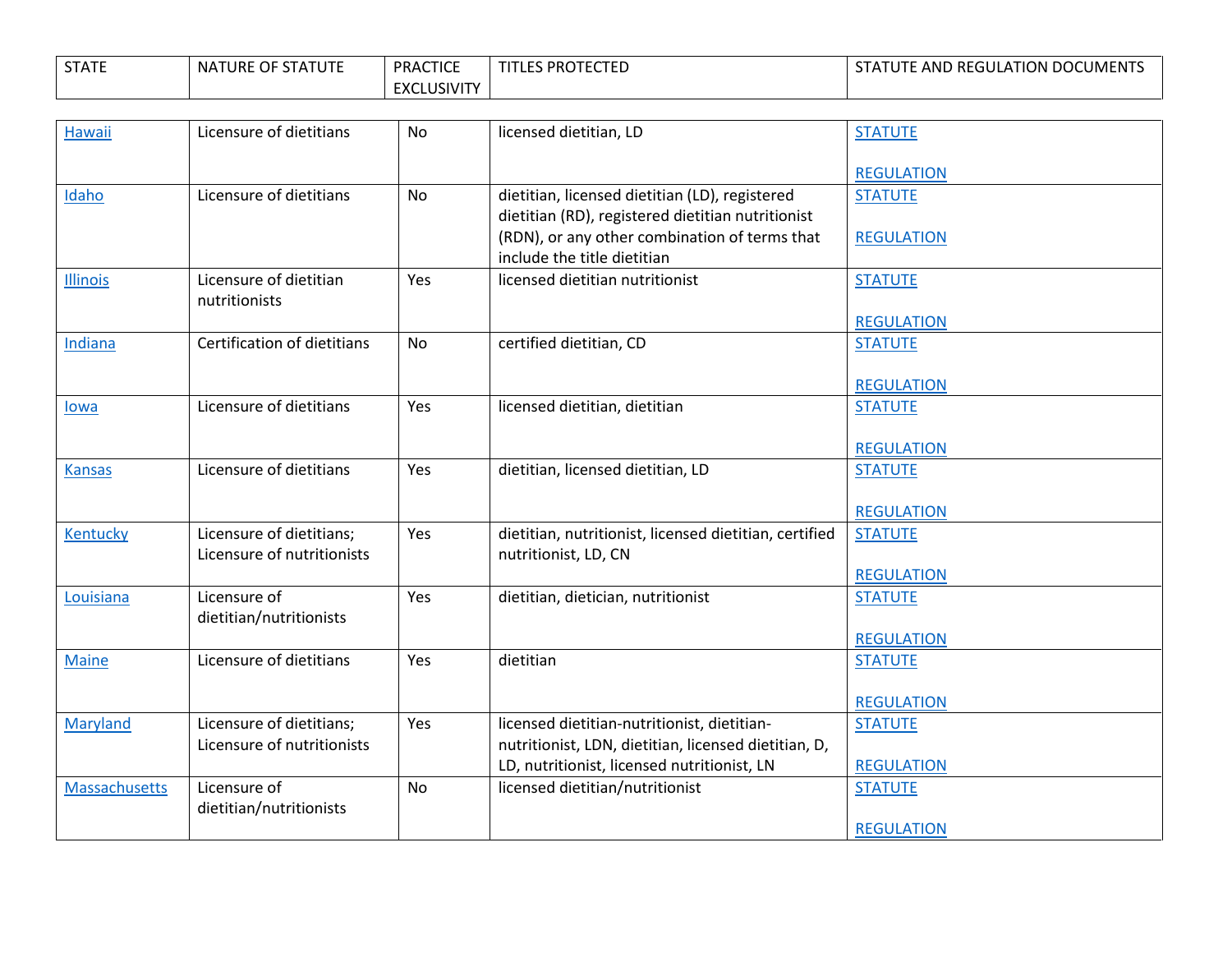| <b>STATE</b> | NATURE OF STATUTE | <b>PRACTICE</b>    | <b>LES PROTECTED</b> | <b>ITUTE AND REGULATION DOCUMENTS</b><br>. מ |
|--------------|-------------------|--------------------|----------------------|----------------------------------------------|
|              |                   | <b>EXCLUSIVITY</b> |                      |                                              |

| Michigan             | N/A                        | <b>No</b>  | None                                                  | N/A                          |
|----------------------|----------------------------|------------|-------------------------------------------------------|------------------------------|
| Minnesota            | Licensure of dietitians;   | Yes        | dietitian, licensed dietitian, nutritionist, licensed | <b>STATUTE</b>               |
|                      | Licensure of nutritionists |            | nutritionist, or any occupational title using the     |                              |
|                      |                            |            | word "dietitian" or "nutritionist;" except that       | <b>REGULATION</b>            |
|                      |                            |            | any RDN can use the title and RD                      |                              |
| <b>Mississippi</b>   | Licensure of dietitians    | Yes        | dietitian, dietician or nutritionist, the letters LD, | <b>STATUTE</b>               |
|                      |                            |            | LN; except that any RDN can use the title and RD      |                              |
|                      |                            |            |                                                       | <b>REGULATION</b>            |
| <b>Missouri</b>      | Licensure of dietitians    | Yes        | dietitian, LD                                         | <b>STATUTE</b>               |
|                      |                            |            |                                                       |                              |
|                      |                            |            |                                                       | <b>REGULATION</b>            |
| Montana              | Licensure of nutritionists | Yes        | nutritionist, licensed nutritionist                   | <b>STATUTE</b>               |
|                      |                            |            |                                                       |                              |
| Nebraska             | Licensure of medical       | Yes        | Protection of medical nutrition therapist             | <b>REGULATION</b>            |
|                      | nutrition therapists       |            | implied, but not directly stated                      | <b>STATUTE</b>               |
|                      |                            |            |                                                       | <b>REGULATION</b>            |
| <b>Nevada</b>        | Licensure of dietitians    | Yes        | LD, licensed dietitian or use the word dietetics      | <b>STATUTE</b>               |
|                      |                            |            | to represent qualified to practice                    |                              |
|                      |                            |            |                                                       | <b>REGULATION</b>            |
| <b>New Hampshire</b> | Licensure of dietitians    | Yes        | licensed dietitian, dietitian                         | <b>STATUTE</b>               |
|                      |                            |            |                                                       |                              |
|                      |                            |            |                                                       | <b>REGULATION</b>            |
| New Jersey           | Licensure of dietitian     | Yes (In    | dietitian nutritionist, nutritionist, dietitian,      | <b>STATUTE</b>               |
| (Board link in       | nutritionists;             | effect Jan | dietician, nutrition counselor, nutrition             |                              |
| process)             | Licensure of nutritionists | 13, 2021)  | specialist, LDN, LD, LN, nutritional therapy          | <b>REGULATION in process</b> |
|                      |                            |            | practitioner, nutritional therapy consultant,         |                              |
|                      |                            |            | certified nutrition therapy practitioner, master      |                              |
|                      |                            |            | nutrition therapist, licensed dietitian               |                              |
|                      |                            |            | nutritionist, licensed nutritionist                   |                              |
| <b>New Mexico</b>    | Licensure of dietitians;   | Yes        | dietitian, nutritionist                               | <b>STATUTE</b>               |
|                      | Licensure of nutritionists |            |                                                       |                              |
|                      |                            |            |                                                       | <b>REGULATION</b>            |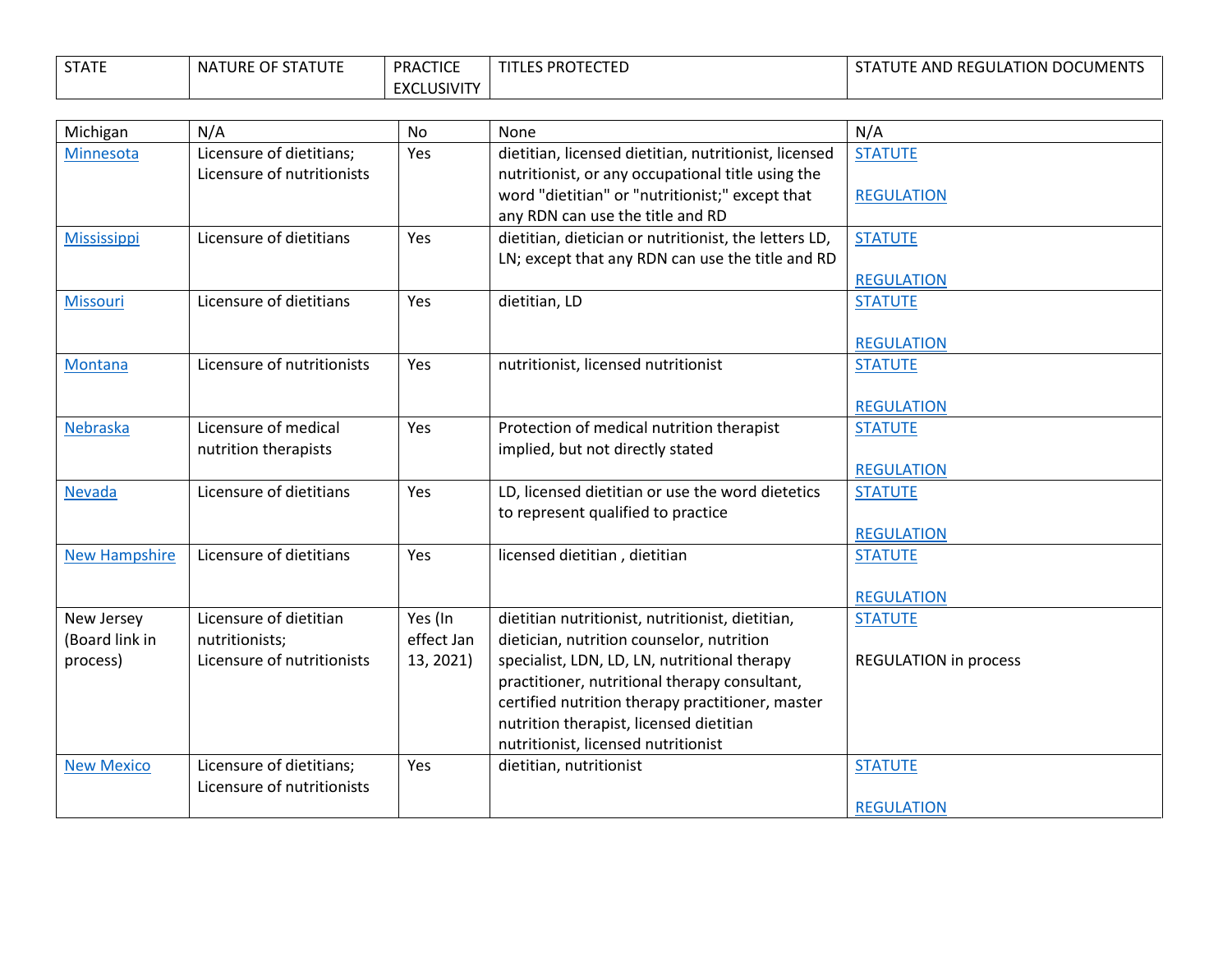| <b>STATE</b> | NATURE OF STATUTE | <b>PRACTICE</b>    | <b>TITLES PROTECTED</b> | STATUTE AND REGULATION DOCUMENTS |
|--------------|-------------------|--------------------|-------------------------|----------------------------------|
|              |                   | <b>EXCLUSIVITY</b> |                         |                                  |

| <b>New York</b>                                                                                                                                                                | Certification of dietitians;<br>Certification of nutritionists | No        | certified dietitian, certified dietician, certified<br>nutritionist                                                             | <b>STATUTE</b>                                           |
|--------------------------------------------------------------------------------------------------------------------------------------------------------------------------------|----------------------------------------------------------------|-----------|---------------------------------------------------------------------------------------------------------------------------------|----------------------------------------------------------|
| <b>North Carolina</b>                                                                                                                                                          | Licensure of<br>dietitian/nutritionists                        | Yes       | dietitian/nutritionist,<br>dietitian, nutritionist, licensed<br>dietitian/nutritionist, LD, LN, LDN                             | <b>REGULATION</b><br><b>STATUTE</b><br><b>REGULATION</b> |
| <b>North Dakota</b>                                                                                                                                                            | Licensure of dietitians;<br>Licensure of nutritionists         | Yes       | dietitian, registered dietitian, licensed dietitian,<br>licensed registered dietitian, RD, LD, LRD, LN<br>licensed nutritionist | <b>STATUTE</b><br><b>REGULATION</b>                      |
| Ohio                                                                                                                                                                           | Licensure of dietitians                                        | Yes       | dietitian                                                                                                                       | <b>STATUTE</b><br><b>REGULATION</b>                      |
| Oklahoma                                                                                                                                                                       | Licensure of dietitians                                        | <b>No</b> | licensed dietitian, LD; registered dietitian, RD<br>unless CDR reg.                                                             | <b>STATUTE</b><br><b>REGULATION</b>                      |
| Oregon                                                                                                                                                                         | Licensure of dietitians                                        | Yes       | licensed dietitian, LD                                                                                                          | <b>STATUTE</b><br><b>REGULATION</b>                      |
| Pennsylvania                                                                                                                                                                   | Licensure of dietitian-<br>nutritionists                       | <b>No</b> | licensed dietitian-nutritionist, LDN                                                                                            | <b>STATUTE</b><br><b>REGULATION</b>                      |
| <b>Puerto Rico</b><br>Dept of Health,<br>Board of<br>Examiners for<br><b>Nutritionists</b><br>and Dietitians<br><b>Call Box 10200</b><br>Santurce, PR<br>00908<br>787/725-7904 | Licensure of dietitians;<br>Licensure of nutritionists         | Yes       | dietitian, nutritionist                                                                                                         | <b>STATUTE</b><br><b>REGULATION</b>                      |
| <b>Rhode Island</b>                                                                                                                                                            | Licensure of<br>dietitian/nutritionists                        | Yes       | dietitian/nutritionist, LDN                                                                                                     | <b>STATUTE</b><br><b>REGULATION</b>                      |